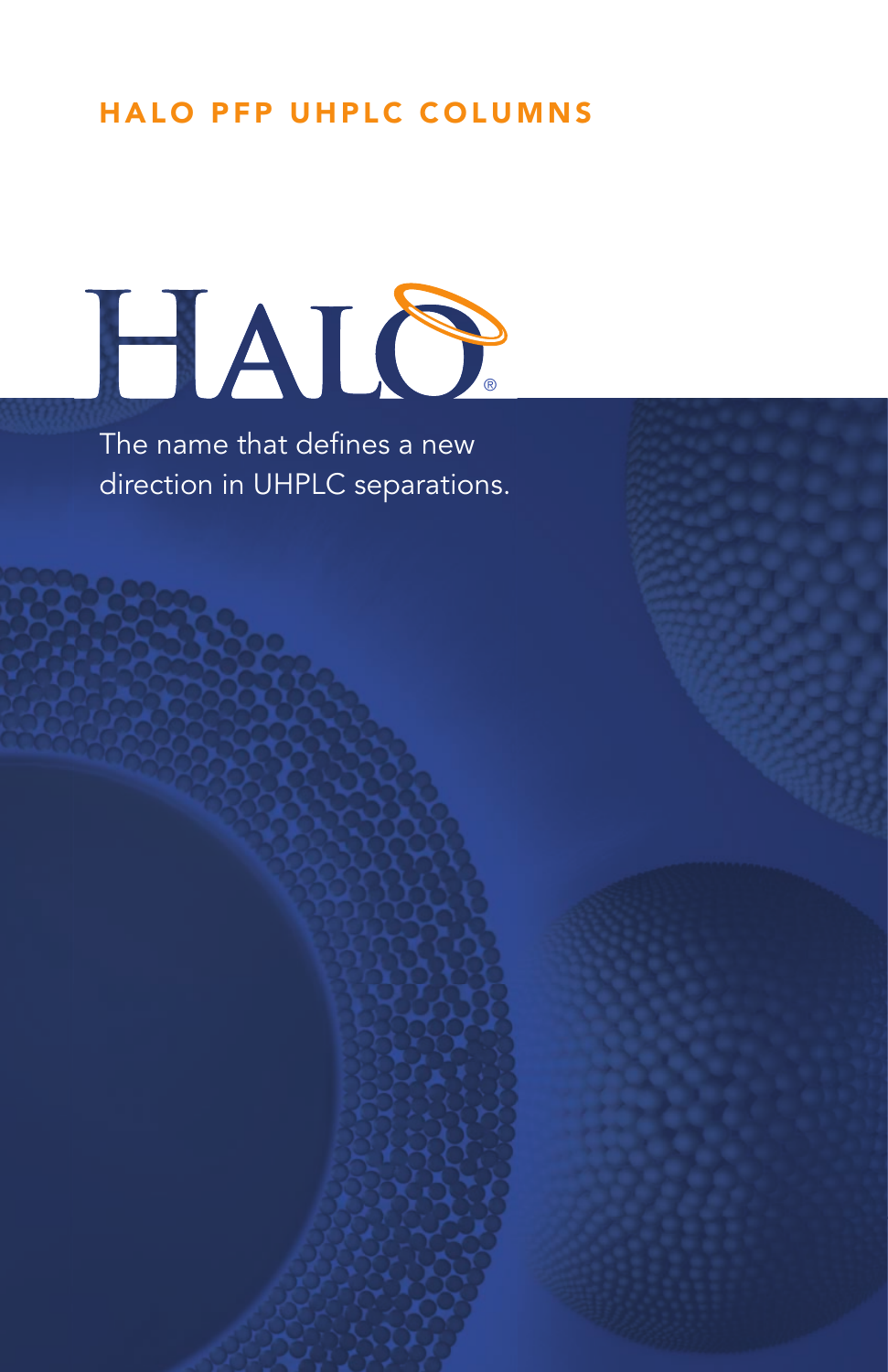# compatible with both UHPLC and conventional HPLC equipment

## UHPLC columns | HALO PFP UHPLC Columns

- Versatile UHPLC columns that can be used with either UHPLC or conventional HPLC equipment
- An alternate bonded phase selectivity to achieve separations not possible with other bonded phases
- Particularly recommended for bases and halogenated compounds
- Compatible with highly aqueous mobile phases to facilitate the retention and separation of polar compounds
- Stable bonded phase provides durable, long-lived performance plus minimum bleed for LC/MS applications
- Base-deactivated for good peak shape when separating basic compounds
- Moderate back pressure places less stress on UHPLC equipment and permits these UHPLC columns to be used with conventional HPLC equipment.
- The use of 2 μm porosity column inlet frits reduces the inconvenience caused by pressure increases from plugged frits and makes HALO columns more forgiving and easier to use than columns packed with sub-2 μm particles.

MLO Fused-Core® particle technology facilitates ultra-fast, high<br>resolution UHPLC separations with either UHPLC or conventional<br>phenyl phase (PFP) join HALO C18, C8, RP-Amide, Phenyl-Hexyl and HILIC ALO Fused-Core® particle technology facilitates ultra-fast, high resolution UHPLC separations with either UHPLC or conventional HPLC equipment. Now HALO columns packed with a pentafluorophases to offer a wide range of powerful selectivity choices to accomplish the most demanding separations. HALO PFP is particularly well suited for the separation of halogenated compounds, nitro-aromatic compounds, and polar bases. HALO PFP definitely should be considered when a C18 or C8 phase fails to provide an adequate separation. HALO PFP columns are also well suited for the separation of highly water soluble compounds that require high aqueous mobile phases and generally provide greater retention for bases than C18 phases.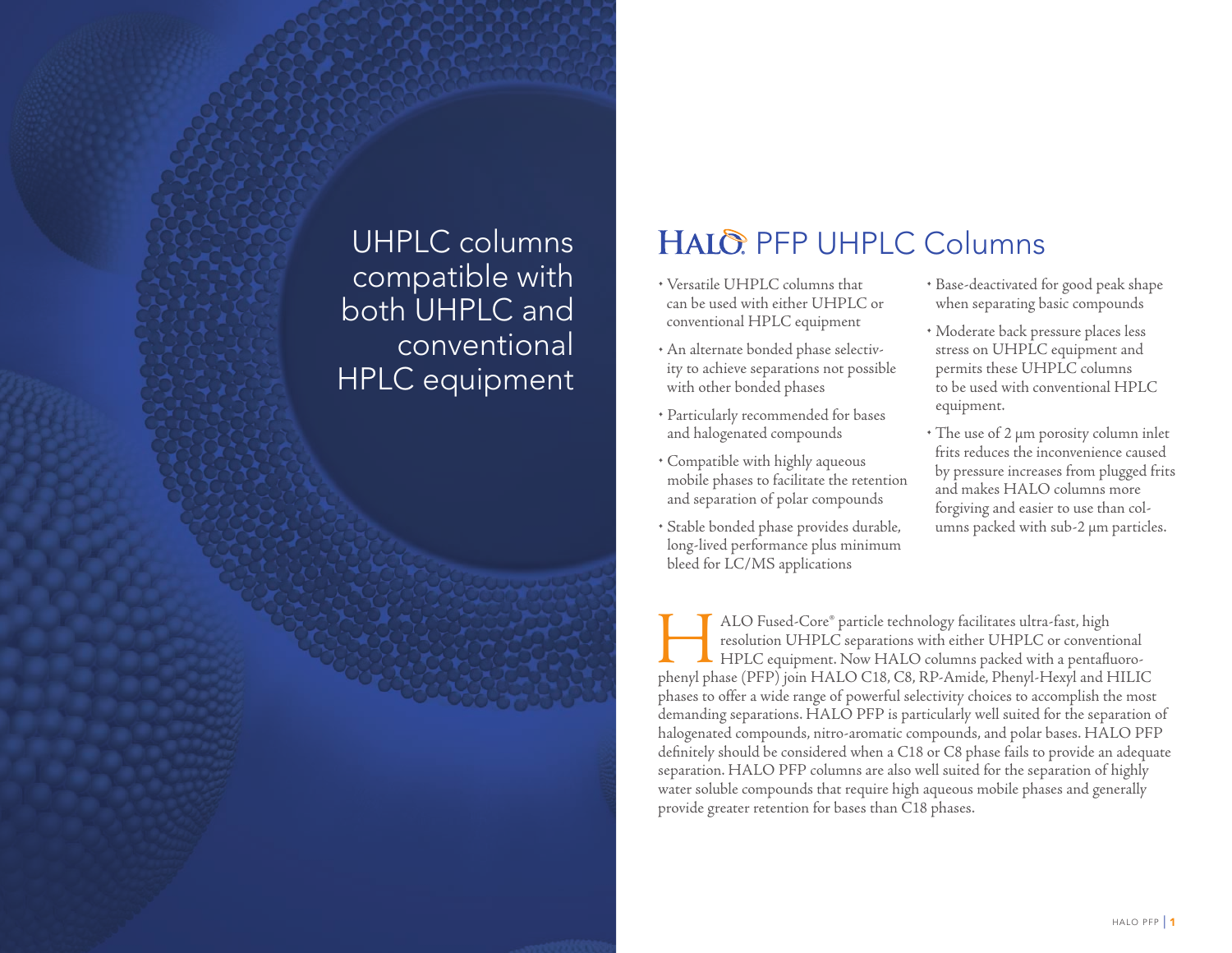HALO PFP uses proprietary bonding chemistry to achieve excellent stability and long column life. The extremely low bleed characteristics of the HALO PFP phase make it particularly well suited for LC/MS applications.

As with all HALO phases, the combination of ultra-pure reagents, "Type B" silica, dense bonding technology, and optimized endcapping produce a base-deactivated stationary phase that provides excellent peak shape for basic compounds.

### Mechanism of Separation

Reversed phase separations on HALO PFP columns are primarily influenced by hydrogen bonding and dipole-dipole interactions. However,  $\pi-\pi$  interactions and mild hydrophobic binding interactions often contribute to retention and selectivity. In addition, the polar PFP group makes the HALO PFP phase a suitable choice for HILIC applications. (See Figure 1 for the structure of the PFP bonded phase.)



Pentafluorophenylpropyl is the bonded phase used for HALO PFP.

*The fused-core silica column providing the reduced diffusional mass transfer path*  allows the use of shorter columns and higher flow rates to achieve remarkably fast *high-resolution separations.* and *high-resolution separations.* Analytical Chemistry, August 2007

Figure 2 illustrates the difference in selectivity offered by HALO PFP versus HALO C18. The improved separation of 1-phenylnaphthalene and pyrene on HALO PFP is due to  $\pi-\pi$  interactions. The stronger hydrophobic binding interaction on the HALO C18 is responsible for the longer retention of butylbenzene and for the dramatic difference in selectivity represented by the change in elution order between butylbenzene and acenaphthene on HALO C18 versus HALO PFP.

#### FIGURE 2: HALO PFP offers an alternate selectivity to HALO C18

#### **TEST CONDITIONS:** Column Dimensions: 4.6 x 50 mm Mobile Phase: 30/70 water/methanol Flow Rate: 2.0 mL/min. Pressure: approximately 250 Bar Temperature: 40 °C Detection: UV 254 nm, VWD

PEAK IDENTITIES: 1. Butylbenzene 2. Acenaphthene 3. 1-Phenylnaphthalene 4. Pyrene



This separation of neutral aromatic compounds illustrates the differences in selectivity between HALO PFP and HALO C18. The π-π interactions offered by the PFP phase and the stronger hydrophobic interactions of the C18 phase lead to significant differences in band spacing and even peak elution order on the two phases. This difference in selectivity makes HALO PFP an extremely useful alternate selectivity to the HALO C18 phase that should be evaluated when developing separations.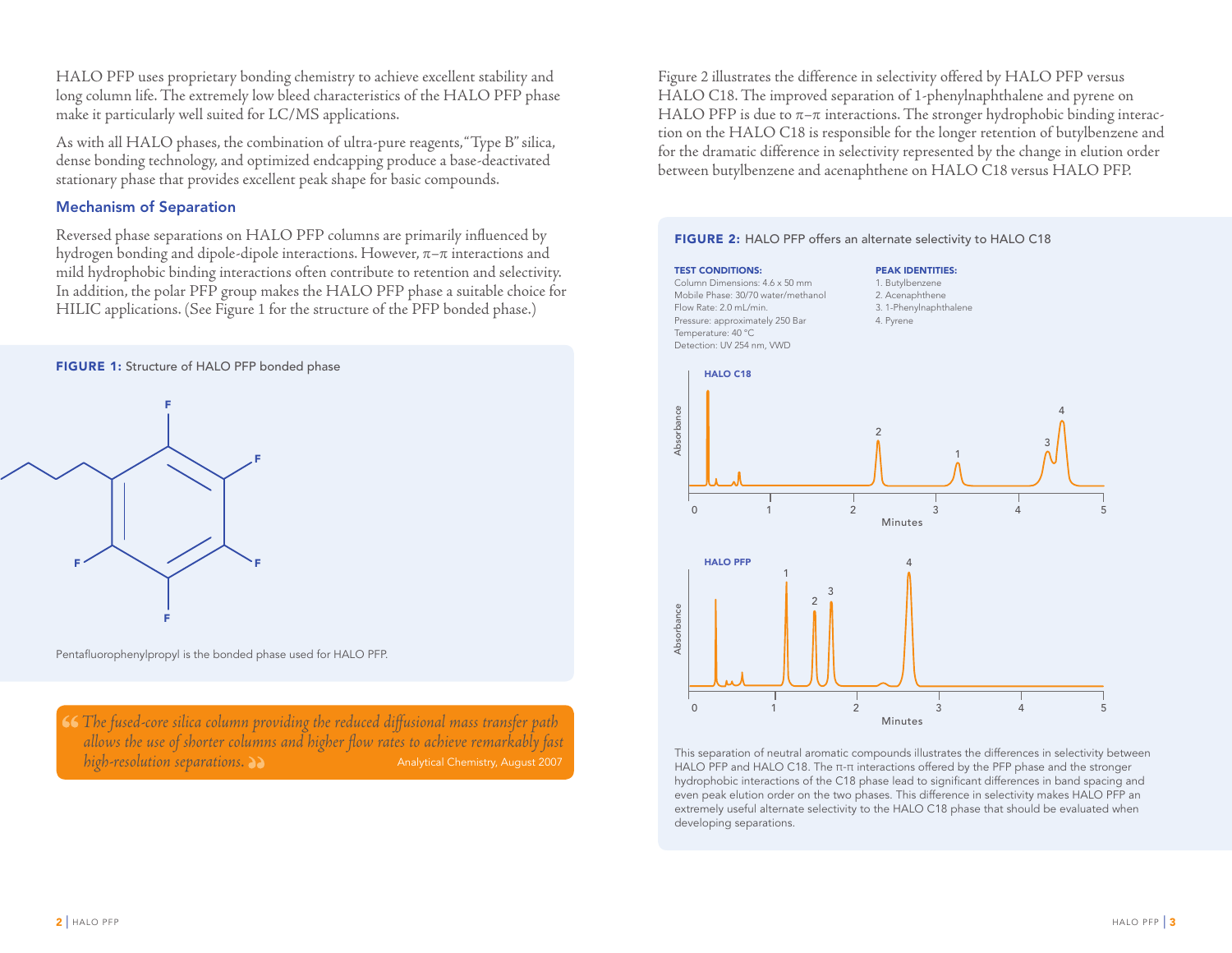Figure 3 illustrates the role that dipole-dipole interactions and  $\pi-\pi$  interactions play in achieving a separation. Although it is difficult to identify which interaction is most dominant for each analyte, these comparison chromatograms clearly show that these different mechanisms of separation (dipole-dipole interactions more dominant with the PFP phase and  $\pi-\pi$  and hydrophobic interactions more dominant with the Phenyl-Hexyl phase) can be used to develop a satisfactory separation.

#### FIGURE 3: HALO PFP and HALO Phenyl-Hexyl offer different selectivity



These comparison chromatograms clearly show the effect of different mechanisms of separation: dipole-dipole interactions more dominant with the PFP phase and π-π and hydrophobic interactions more dominant with the Phenyl-Hexyl phase. These differences in interaction between analytes and stationary phase can be utilized to achieve superior separations.

Figure 4 provides an example of the great versatility of HALO PFP. Here, basic drugs are separated using HILIC mode. This can be particularly useful for separating polar compounds that are poorly retained in reversed phase mode. In addition, HILIC mode typically involves operating with higher amounts of organic component in the mobile phase than reversed phase mode, thus enhancing sensitivity when using LC/MS.

FIGURE 4: The versatility of HALO PFP is shown in this separation of basic drugs using HILIC mode of separation



Highly polar compounds that are poorly retained in reversed phase mode can be strongly retained on HALO PFP using HILIC mode. HILIC often provides higher sensitivity for LC-MS applications due to the higher concentration of organic component in the mobile phase.

#### **FIGURE 5: Fused-Core Particle Technology**



1.7 µm 2.7 µm conventional HPLC Fused-Core particle technology was conceived of and developed by Dr. Jack Kirkland to produce HPLC columns that deliver UHPLC performance with equipment. As the name implies, Fused-Core particles are manufactured by fusing a porous silica layer onto a solid silica particle.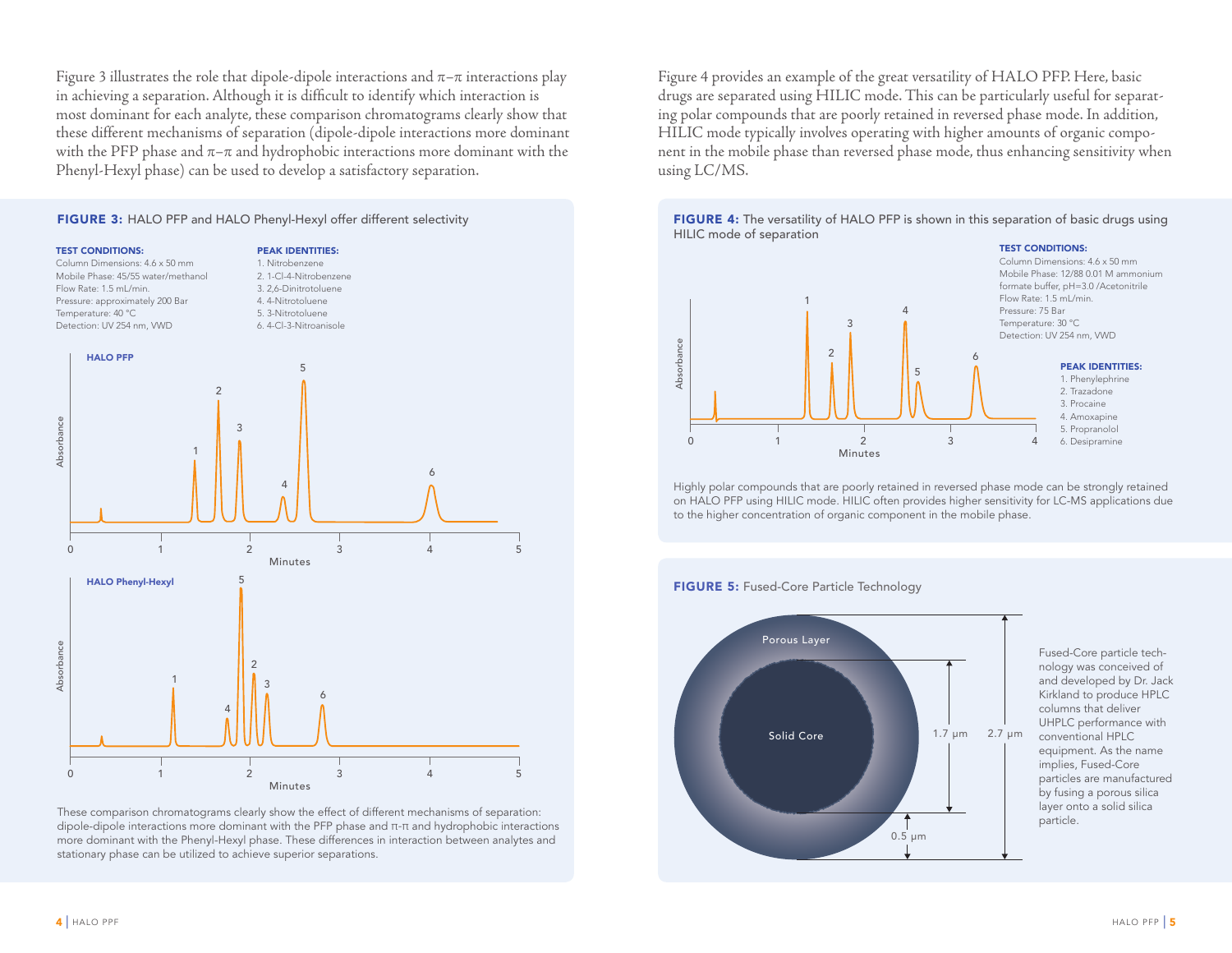



HALO columns deliver over 90% more separating power (theoretical plates) than columns of the same length packed with 3.5 μm particles and almost three times the separating power of columns packed with 5 μm particles.

Note: N/Meter values were calculated at the optimum mobile phase linear velocity for each of these stationary phases.

### HALO UHPLC Columns | High resolution, Hyper-fast, Super-rugged

HALO Fused-Core particles are designed for high speed, high resolution liquid chromatography. They are unique particles consisting of a 0.5 μm porous silica "halo" fused to a 1.7 μm solid silica core (Figure 5). The high density and extremely narrow size distribution of these Fused-Core particles facilitate the packing of columns with unexpectedly high efficiencies—efficiencies more in line with what you would expect from columns packed with sub-2 μm particles. The reason for this unexpectedly high efficiency is apparently the unusually well-ordered packed bed that minimizes the eddy diffusion contribution to band broadening. HALO columns do, however, generate the back pressure that one would expect from columns packed with 2.7 μm size particles. This pressure is low enough to permit HALO columns to be used effectively with conventional HPLC equipment, avoiding the need to purchase expensive UHPLC equipment. However, to take full advantage of the UHPLC performance offered by these columns, the use of UHPLC equipment is encouraged.

HALO columns deliver over 90% more separating power (theoretical plates) than a column of the same length packed with 3.5 μm particles and almost three times the plates of a column packed with 5 μm particles (Figure 6). And, because of Fused-Core particle technology, HALO columns maintain their resolving power at high mobile phase velocity. This means that shorter columns and higher flow velocities can be used to achieve remarkably fast high resolution separations.

The combination of extremely narrow particle size distribution and very dense particles allows for the production of columns that are incredibly rugged and reliable, even when used under conditions of high pressure and high flow velocity. In addition, the narrow size distribution of the Fused-Core particles permits the use of 2 μm porosity inlet frits on HALO columns. This is the same inlet frit porosity typically found on columns packed with 5 μm particles. As a result, HALO columns are capable of delivering speed and resolution similar to columns packed with sub-2 μm particles, but with the ease of use and durability of columns packed with 5 μm particles.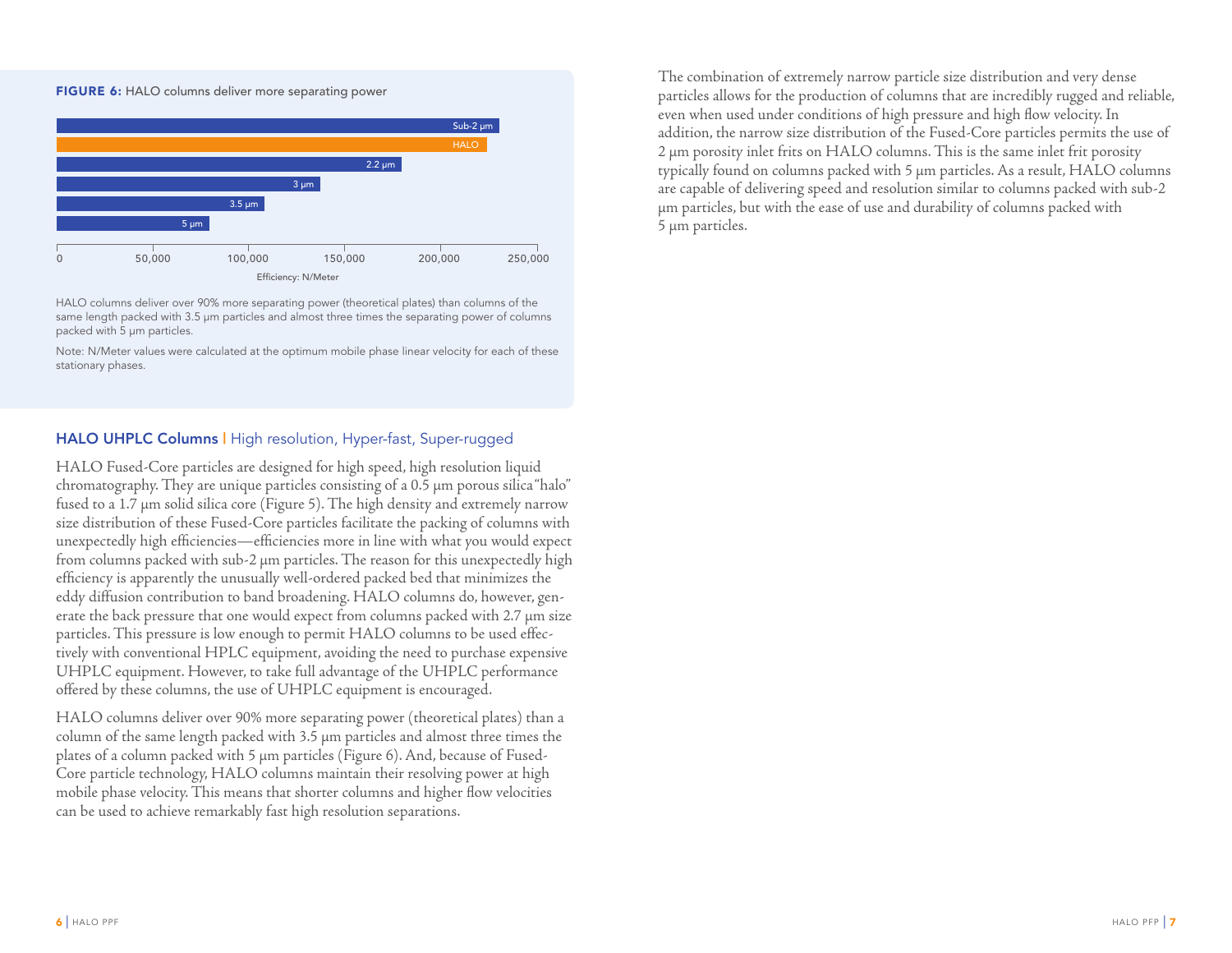## HALO: Specifications

### Stationary Phase Support

- Ultra-pure, "Type B" silica
- Particle Size: 2.7 microns (1.7 micron solid core particle with a 0.5 micron porous silica layer fused to the surface)
- + 150 m<sup>2</sup>/gram surface area
- 90 Å pore size

### Bonded Phase

- Pentafl uorophenylpropyl
- Densely bonded phase (ca. 3.6 μmoles/m2 )
- Optimized endcapping

Maximum Pressure: 9,000 psi, 600 Bar pH Range: 2 to 8

## HALO: PFP Ordering Information

#### HALO® 2.7 µm Fused-Core® Columns

| $10 \le 0 \le 10$ and $10 \le 0 \le 0$ |                    |
|----------------------------------------|--------------------|
| Description (mm)                       | <b>Part Number</b> |
| $2.1 \times 20$ mm                     | 92812-209          |
| $2.1 \times 30$ mm                     | 92812-309          |
| $2.1 \times 50$ mm                     | 92812-409          |
| 2.1 X 75mm                             | 92812-509          |
| 2.1 X 100mm                            | 92812-609          |
| 2.1 X 150mm                            | 92812-709          |
| 3.0 X 30mm                             | 92813-309          |
| $3.0 \times 50$ mm                     | 92813-409          |
| $3.0 \times 75$ mm                     | 92813-509          |
| 3.0 X 100mm                            | 92813-609          |
| 3.0 X 150mm                            | 92813-709          |
| $4.6 \times 30$ mm                     | 92814-309          |
| 4.6 X 50mm                             | 92814-409          |
| 4.6 X 75mm                             | 92814-509          |
| 4.6 X 100mm                            | 92814-609          |
| 4.6 X 150mm                            | 92814-709          |



info@advanced-materials-tech.com www.advanced-materials-tech.com